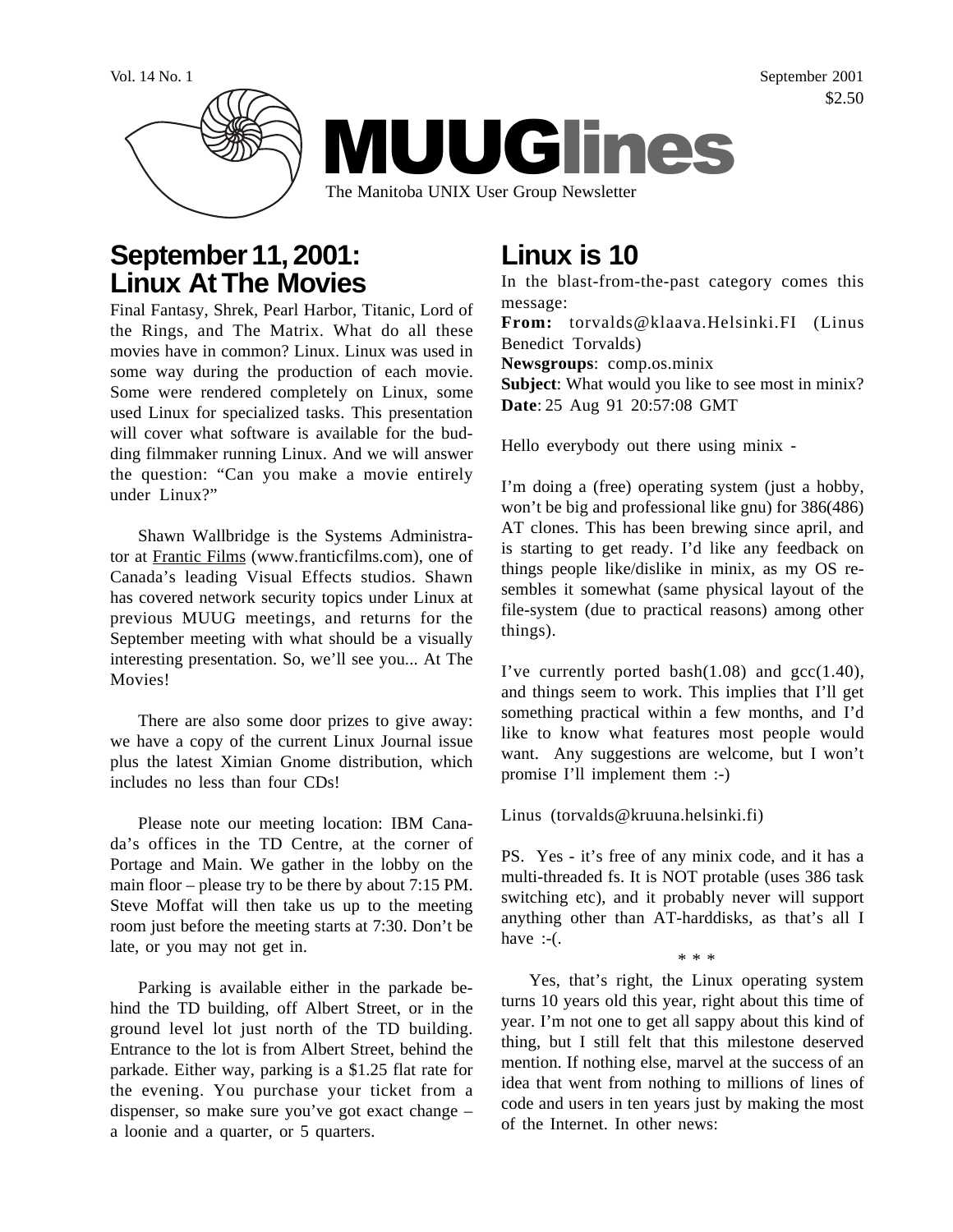## **Red Hat Linux 7.2 Soon?**

Bill Nottingham at Red Hat posted this note early in August:

It has come to our attention that rumors are floating regarding the appearance of a Red Hat Linux beta release, named ROSWELL. We would like to reassure you that there is nothing of the sort.

No other object has been misidentified as a Red Hat Linux beta release more often than Rawhide. Rawhide was updated just recently. Reporters probably thought they saw something on an FTP site other than Rawhide, but we assure you, it was Rawhide.

Reports cite that this supposed ROSWELL beta included 4 CDs of software, with such things as a 2.4.6 Linux kernel, XFree86 4.1.0, KDE 2.2pre, GNOME 1.4, and journaling file system support, and included support for both x86 and ia64.

Were any such Red Hat Linux beta release to exist, it would not be recommended for use on mission-critical hardware, and any casualties due to data loss, mutation, swamp gas, radiation, or strange glowing lights with such a release would be scoffed at. Any problems or bugs with such a release would most likely be the effect of passing weather balloons. \* \* \*

A second "sighting" has occurred with (we're told) many changes from the first. We may see an official 7.2 by our October meeting (but I'm not holding my breath).

#### **Good news: Journaling**

Michael K. Johnson of Red Hat recently posted (at http://linuxtoday.com/news\_story.php3?ltsn= 2001-08-22-004-20-NW-RH) the reasons for Red Hat's support for ext3 as their first journaling file system.

Chief among these is the fact that an ext2 file system can be upgraded *in place* to ext3, and the ext3 file system can even still be mounted as ext2 if necessary. He writes:

bility. Any user who wishes to un-journal a file  $\frac{1}{2}$ ext3 is forwards and backwards compatible with ext2, allowing users to keep existing file systems while very simply adding journaling capasystem can do so easily. (Not that we expect many to do so...) Furthermore, an ext3 file system can be mounted as ext2 without even removing the journal, as long as a recent version of e2fsprogs (such as the one shipped in this release) is installed.

There is also the issue of ease of integration. As Michael puts it:

ext3 does not require extensive core kernel changes and requires no new system calls, thus presenting Linus no challenges to integrating ext3 into his official Linux kernel releases; ext3 is already integrated into Alan Cox's -ac kernels, slated for migration to Linus's official kernel soon.

While there are other journaling file systems available, ext3 will likely be broadly used before most others. SGI's XFS (http://oss.sgi.com/projects/ xfs/) and IBM's JFS (http://oss.software.ibm.com/ developerworks/opensource/jfs/) are currently available only as source patches to the kernel. ReiserFS (http://www.namesys.com/) is readily available to those who purchase SuSE Linux, but while kernel maintainer Linus Torvalds has said it will be integrated soon, it hasn't officially happened yet.

#### **Groupware on Linux**

In late August, the City of Largo announced deployment of an "All-Linux" groupware solution for the west Florida community. The City chose Bynari's Insight solution (www.bynari.net) for messaging and collaboration, to replace their existing system running Novell's GroupWise product. This announcement follows the July disclosure by Dave Richards, Systems Administrator for the City that they had gone live with the KDE Linux desktop.

The Insight solution enables Largo's city government to run messaging and collaboration on a Linux-based thin client network in a Windows-free environment. The move saves taxpayers millions of dollars in hardware, software, support, and upgrade costs. According to Adelstein, "Largo has become a model network environment for governments. In the future, we'll view this as a major milestone in information technology."

"When Largo says they have saved the local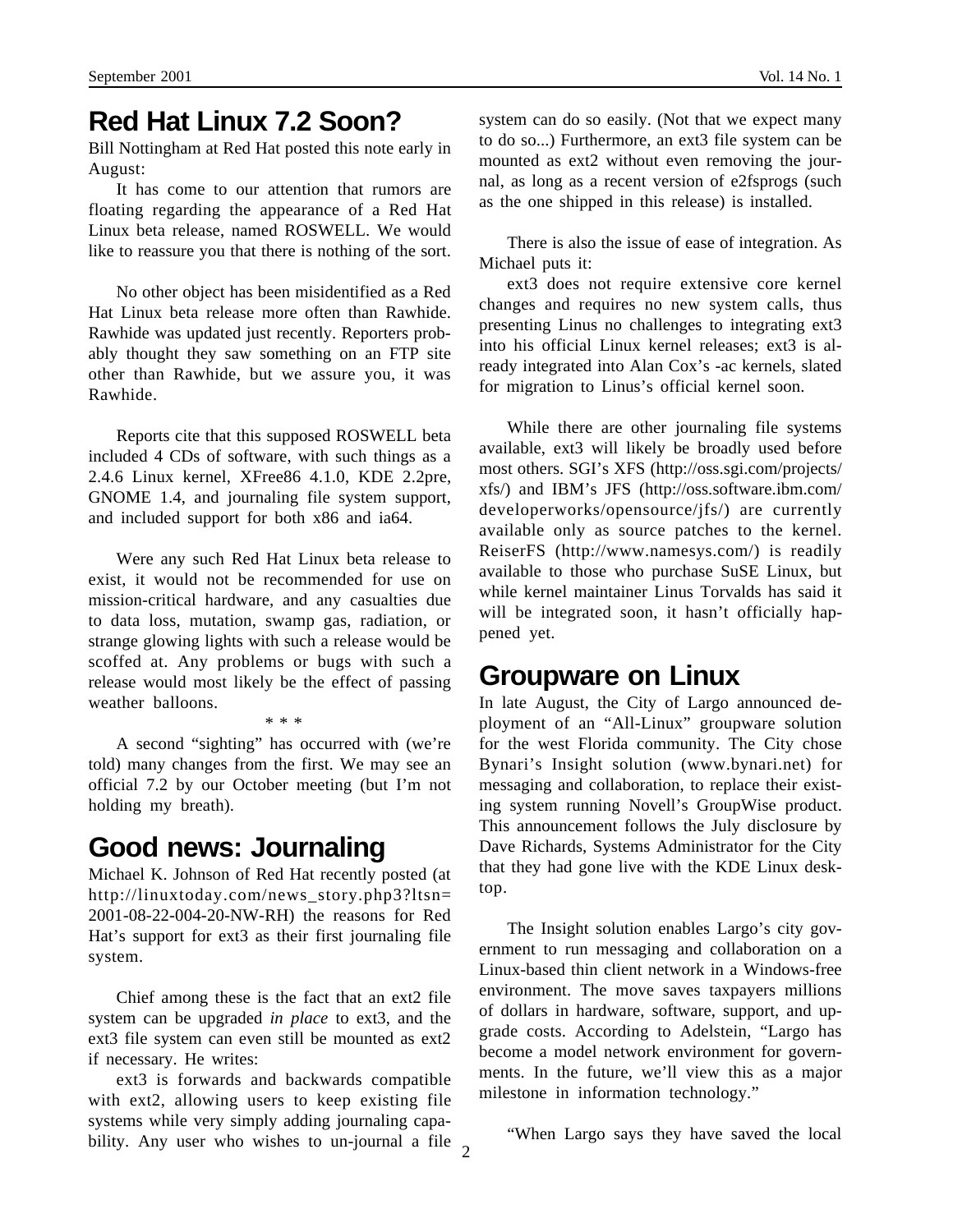taxpayers millions, they aren't being cavalier or flip in any way," says Tom Adelstein. "They did an exhaustive search for solutions, sent out Requests for Proposals (RFPs), demanded extensive documentation, ran proofs of concept, and negotiated our contract aggressively. They put my team through an exhaustive sales cycle and specified an extensive set of features."

"We went with Insight for three reasons," says Mr. Schumaker. "One, it works on Linux. Two, it offered all the features we were looking for. Finally it offered us a significant cost savings."

Although many publications herald the potential of the Linux desktop, they often cite the lack of a Microsoft Outlook solution for its failure to enter the enterprise space. Bynari's Insight Groupware removes that barrier with a world-class solution that can match any offering, including Redmond's. The Insight Groupware provides seamless interoperability between Outlook and Linux users.

"The day will come when political candidates will face budgetary questions about using Windows instead of Linux," Adelstein observed. "Largo provides the proof needed to create such a political agenda. When you project their open source solutions to other municipal, state, and Federal agencies throughout the United States, the potential savings run into hundreds of billions of dollars."

While Bynari's solutions have been adopted by IBM's eServers, they are equally at home on the highly scaled Intel system built by the City of Largo. "It doesn't matter what platform a customer runs, Linux saves money regardless of the type of enterprise. In Bynari's opinion," Adelstein adds, "in these economic times, Bynari provides the cost effective solutions that clients are looking for."

## **Have Good Time**

#### *By Kevin McGregor*

While integrating Samba into a Windows NT domain recently, I was beset by a problem. No, not what you're thinking. Rather, the NT workstations kept insisting that there was a slow network connection between them and the server they were logging into.

I spent a lot of time optimizing various aspects of the system and wracking my brains over why nothing would make those messages go away. In the end, it boiled down to this: Commonly, Windows NT user profiles are stored on the same server that the user logs on to. As it happens, Windows NT checks the progress of the profile transfer, and if the delay is determined to be too large, up pops the annoying message.

Rather than actually time anything, it seems the programmers at Microsoft decided to somehow involve the difference in timestamps of the local copy of the profile and the one on the server. Alas, if the two computers' clocks were different by more than the delay guideline buried in the code or registry, the message appeared regardless of how fast the transfer really was.

Thus was born my quest to synchronise time on all of the computers I was allowed to. Rather than bore you with all the details of my search, I'll boil this down to the essentials. You need the NTP program for Unix/Linux/\*BSD (included in most distributions or from the NTP site at http:// www.eecis.udel.edu/~ntp/), and the NTPTime client (for Windows NT, from http://home.att.net/ ~Tom.Horsley/ntptime.html). The server is currently version 4.1.0 as of August 1st.

I won't go into detail about installing NTP. If you are installing from source, you don't need my help. Otherwise, it's easy enough to include in the installation process of a distribution of BSD or Linux, or later via one of the package installers for .deb or .rpm files or the like. After installation, you'll typically find you have a file called /etc/ ntp.conf and a directory /etc/ntp, where a file called "driftfile" will be kept.

Assuming the simplest case of one time server synchronized to itself for all of your clients, a sample ntp.conf might consist of: server 127.127.1.0 # local clock fudge 127.127.1.0 stratum 10 driftfile /etc/ntp/driftfile authentication no

That's it! Make sure you set the server's clock accurately to begin with, and set up your server to